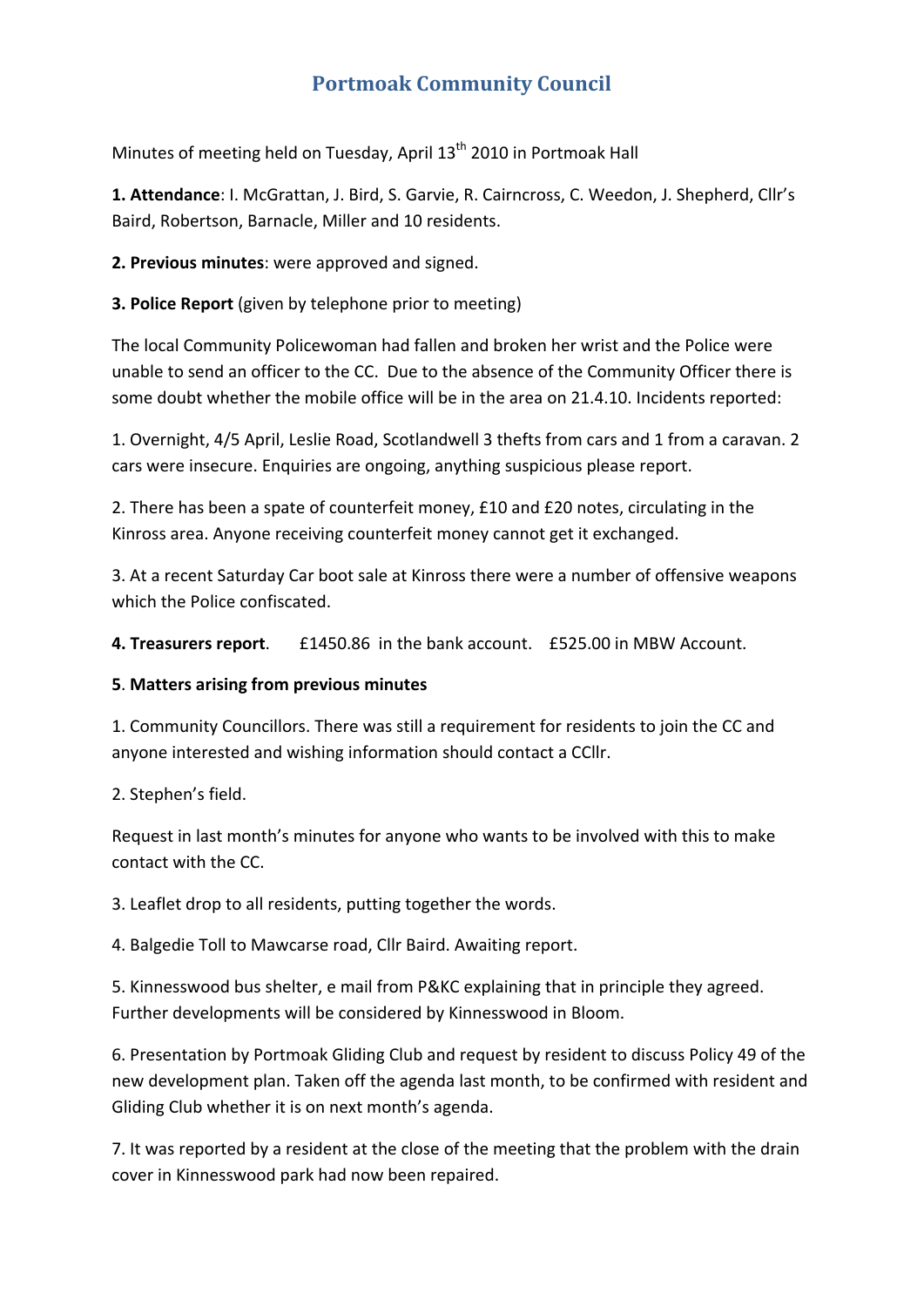## **6. Subcommittee reports**

### Paths Group

The appeal for money for the upkeep of the Michael Bruce Way (MBW) has been a great success; we have raised more than our target of £500. This will give us enough to keep the grass cut and also a small reserve for any maintenance. Thanks to everybody who has donated but be warned we will be back next year to ask if you wish to renew your sponsorship.

The new information boards for the MBW will be ready in a few weeks, thanks to all the people in the community who joined in the consultation on the boards.

The long awaited new path along the A911 between Kinnesswood and Scotlandwell seems now to have left the hands of the solicitors. So we are hoping that a start can be made in the next few months.

Thanks also to Kinnesswood in Bloom who have been keeping the paths in Kinnesswood clear.

As all seems to be going well with the projects we decided to concentrate on this year, we want to have a Paths Group meeting to discuss 'What Now!' If you are interested in taking part, please get in touch through our website.

## Planning Group

CCllr Cairncross explained the new form titled 'Rolling list of validated planning applications'. This would be kept up to date on the CC website and would be the easiest way for residents to remain in touch with the progress of a planning application within the Portmoak area.

From the form it was noted that there were 5 applications which had been validated or decided by P&KC since the last meeting. The CC had not objected to any of the applications still under consideration.

Following last month's meeting and a request to confirm the height of the new properties being built at Scotlandwell, a visit was made to P&KC planning dept. to check the drawings. It was confirmed that the new buildings are the same height as the submitted application and approved drawings.

The importance of making any comments/objections to planning applications during the allocated time for comments stage of the process was noted.

Some discussion took place about the difference between the times for comments available following a neighbourhood notification and that following a Council advertisement where there had been no neighbourhood notification . The latter was often shorter and and the Community Council may not learn of the advertisement until it received the Council's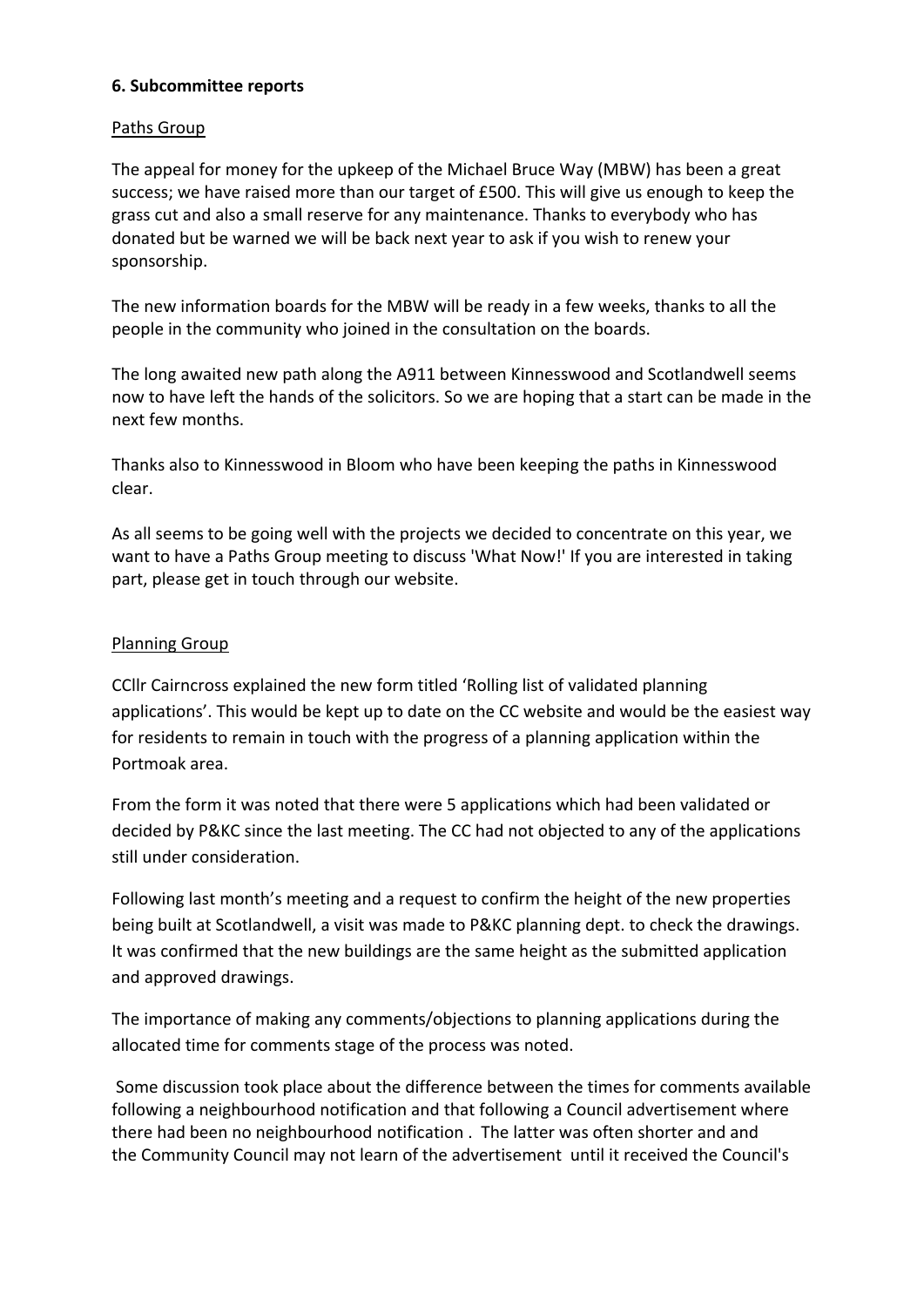Weekly List some days later. By then there may be no more than 9 days for consultation. This issue would be taken up by the CC with P&KC."

There was also some discussion with P&KC Roads dept. regarding the proposed mini roundabout at the entrance of the Scotlandwell site. This had been agreed following the application a few years ago but since that date there had been two other applications in this particular area of Scotlandwell which may bring in to doubt the benefit of the mini roundabout. P&KC roads dept had agreed to 're‐visit' the benefit of the mini roundabout and consider a build out in this area.

It was also noted that time was progressing on two major plans in the area, the Local Development Plan which will replace the current 6 Local Plans and the Tayplan which kicks off with a public information event explaining the main issues report at Loch Leven Community Campus, May  $27<sup>th</sup>$  2010 from  $14.00 - 20.00$  hrs.

Further details can be found at the following:‐

www.pkc.gov.uk/Planning+and+the+environment/Planning/Development+plan/Developme nt+plan.htm

Cllr Barnacle offered his services to hold a public meeting to discuss the issues surrounding these plans and the CC would consider the offer.

It was noted that a number of planning applications submitted throughout the Country (including P&KC) included computer generated modelling which gave a better view as to how new projects would sit within the present environment, however, it was not mandatory. Although the Development Control Committee presently used video for further visual explanation to assist in determining planning applications the idea of computer modelling was noted by the Cllrs present.

Cllr Robertson reminded the meeting that it was the Scottish Governments intention to speed up the process of planning applications.

Post Meeting Note: All planning applications can be checked online at :‐

www.pkc.gov.uk/Planning+and+the+environment/Planning/Planning+‐ +applications+and+certificates/

or check out the information on the CC website, www.portmoak.org

## Management Group

Nothing to report which hadn't been reported under other headings.

## **7. Cllr reports**

Cllr Robertson explained that the facilities available during Development Control meetings at P&KC had recently proved inadequate and alternative accommodation would be made available.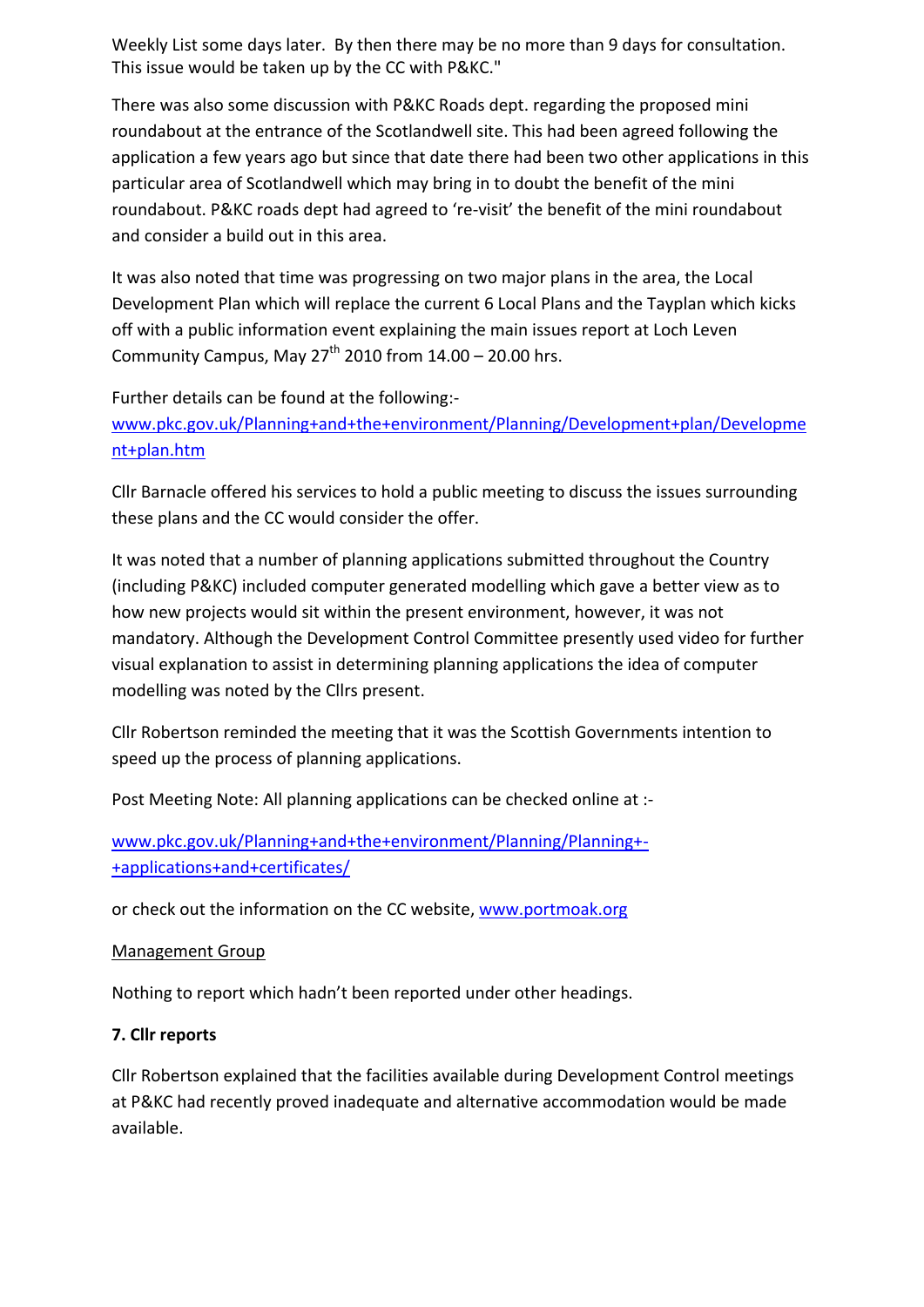Cllr Baird reported that she was still awaiting information regarding the Balgedie Toll to Mawcarse road.

Cllr Barnacle queried the inference of the recent e mail regarding the Kinnesswood bus shelter and the CC had taken it as an agreement that the bus shelter could be replaced.

There was further discussion on Tayplan and the effect of an early or later consultation process such as a public meeting.

A resident requested that 'links' could be placed in the minutes for these issues.

# **8. AOCB**

The TRACKS representative gave an update on the progress made.

1. There were two projects currently under review at Crook of Devon and Glenfarg.

2. Maintenance was still being carried out on the LLHT and the rest of the route around the Loch was still under negotiation with RSPB and SNH.

3. Present funds would be used to upgrade the piece of the Trail between the Pier and Mill.

4. Access to the Trail in the Levenmouth area was still required.

5. The Sunday 'round the Loch bus' was back in operation, times would be made available.

6. A study would be undertaken following a report that some of the Brown signs in Kinross‐ shire were out of date or misleading.

7. A webpage, Walk in Kinross-shire, would be linked to the www.kinross.org and a facility available to download the details of the walks available in the area.

A suggestion was made by a CCllr to have a walk around Portmoak which included all the businesses in the area which included 8 eating establishments. It was planned to have a connection from the Loch Leven Heritage Trail website to all businesses near to the Trail.

## **9. Communications**

The following correspondence had been received by the Secretary:‐

Community Capacity Building Group meeting, April 26<sup>th</sup> 2010 Loch Leven Community Campus

The Community Waste and Fly tipping scheme to be launched

Kinnesswood in Bloom, various e mails re village centre scheme

Weekly planning lists

3.4.10 Establishing Campus partnership groups

2.4.10 E mail from (Moray Fraser) P&KC re bus shelter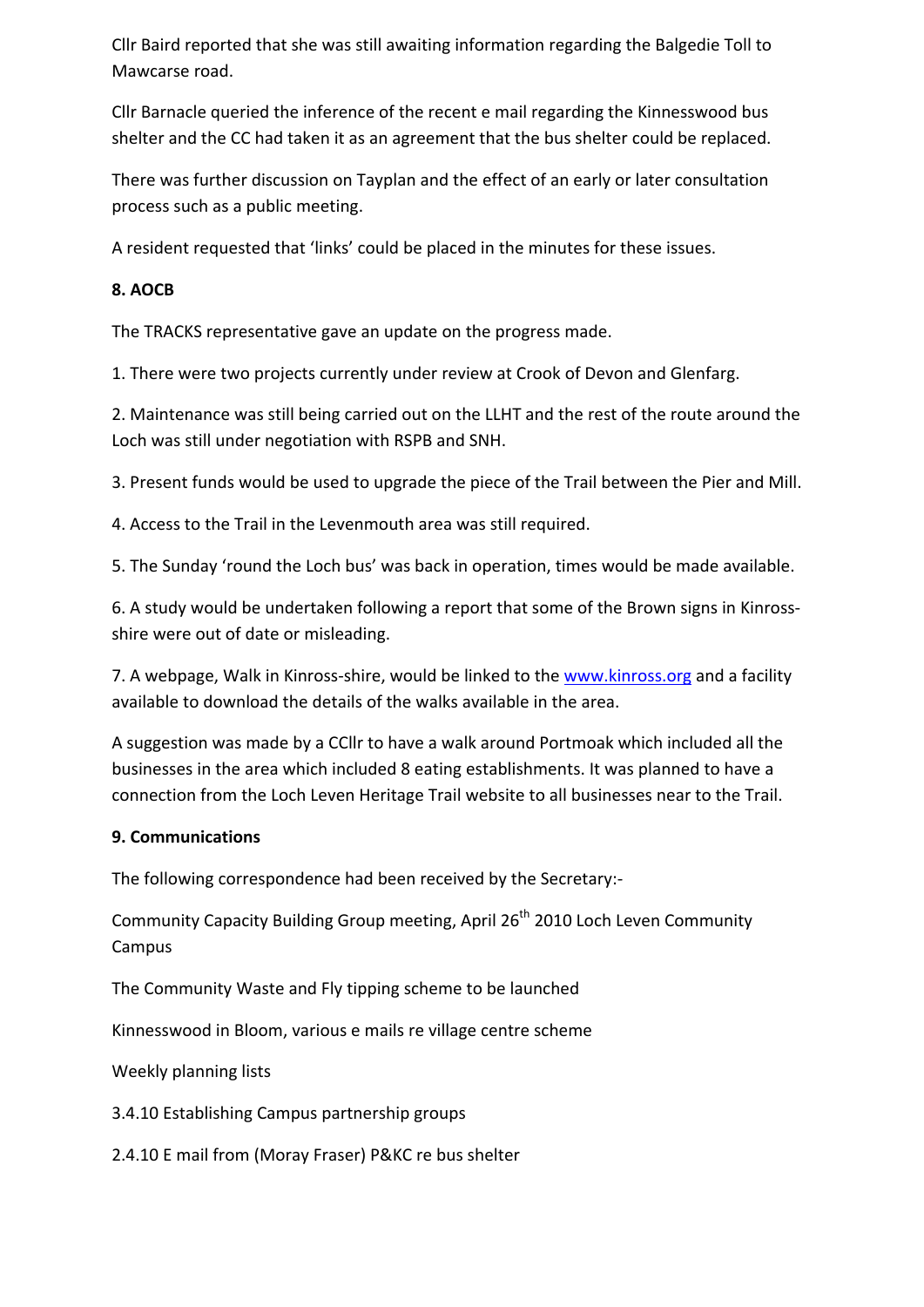1.4.10 AGM and  $62^{nd}$  meeting of convention of Perth and Kinross CC's May  $12^{th}$  2010.

1.4.10 Letter from Convention of P&K CC 's re Planning Forum

31.3.10, Copy of P&KCT newsletter.

30.3.10 E mail re booking hall dates

26.3.10 E mail from Civic Trust to P&KC Planning, re height of houses at Scotlandwell

26.3.2010 Invoice for hire of school.

23.3.10 Agenda for CLD Group meeting, March  $29<sup>th</sup>$  2010

19.3.2010, Letter from P&KC planning, Community Engagement in the Planning Process

17.3.2010 E mail re Mobile Post Van

15.3.2010 E mail from Stephens setting out requirements from P&KC legal eagles

13.3.2010 E mail re training courses.

12.3.2010 E mail re Community Learning and Development Partnership meeting

12.3.2010 E mail with presentation at the traing event held by Planning Aid

11.3.2010 E mail from resident of Fossoway re their new website.

8.3.2010 Letter from APRS re annual subscription

9.3.2010 Letter from Elizabeth Smith MP asking if we would like to visit the Scottish Parliament

Letter from Portmoak Gala Fund asking for sponsorship by extending our insurance cover.

The meeting finished at approximately 20.15 hrs

Please note minutes are Draft until confirmed at next CC meeting.

The next meeting will be held in the Primary School on May  $11<sup>th</sup>$  2010 at 7.00 p.m.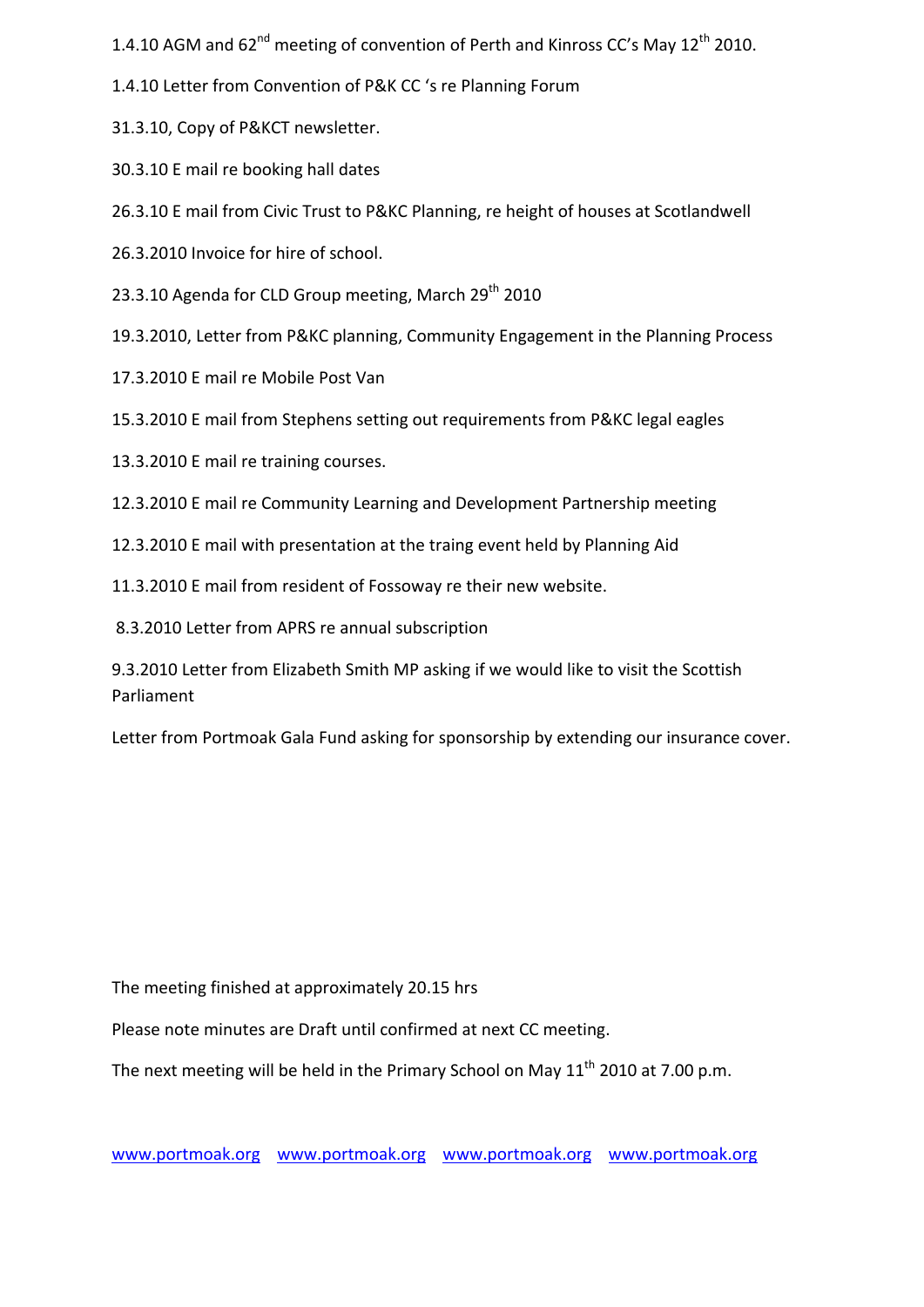# **Portmoak Community Council**

Minutes of Annual General Meeting held on Tuesday, April 13<sup>th</sup> 2010 in Portmoak Hall

**1. Attendance**: I. McGrattan, J. Bird, S. Garvie, R. Cairncross, C. Weedon, J. Shepherd, Cllr's Baird, Robertson, Barnacle, Miller and 10 residents.

**2. Previous minutes**: were approved and signed.

## **3. Chairman's Report**

The purpose of this meeting is to receive a report of the activities of the council over the last year; to receive the audited statement of accounts and to elect office bearers for the coming year.

The objectives of the CC are to promote the well being of the community residents and to express its views to the local authority.

My intention is to highlight just some of the more important issues we have been involved in over the past year, a number of which my colleagues will comment on in more detail in the general meeting.

Early on in our year we had the introduction of the new Single Plan. Most of us were new to the CC but we recognised the very important significance of this plan and how it could affect our future. We have put in place, as far as possible at this stage, procedures which will keep us informed of the progress of this plan and how we should be consulted.

The other main issue we have inherited from the previous year was the traffic calming scheme. This lead to some lively debate among the residents and at our meeting and love it or hate it, it is there, although modifications and monitoring is ongoing.

A significant event was the establishment of Scotlandwell as a conservation area. This reminded us of the importance of preservation and the regulations around this.

Significant improvements were put in place in our paths network.

The establishment of an active website was also an important step forward and as you will have seen is currently being improved.

Despite John's efforts we still have not resolved the problem of the post box, but we aim to win in the end.

We have spent a lot of time on planning issues. We have tried to be impartial; fair and to apply the rules and regulations as well as possible.

I would finally like to thank my colleagues on the CC for all their hard work throughout the year.